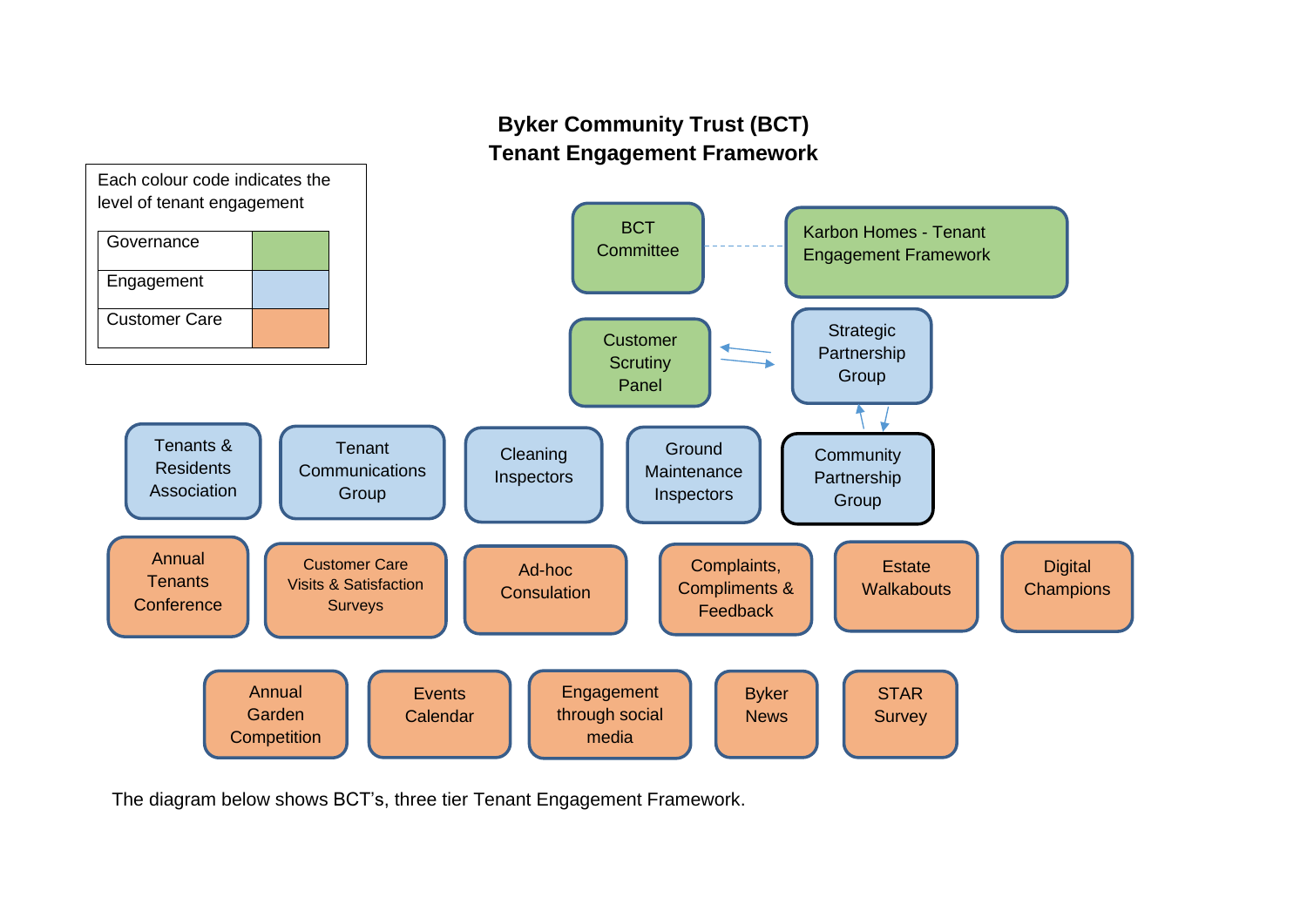### **Tenant Engagement Framework**

The table below shows the Tenant Engagement Opportunities which are presently available to Byker Community Trust tenants and residents. This three tier structure acknowledges and encourages tenants to get involved in a way which best suits them

Each colour indicates the level of tenant engagement

| Governance           |  |
|----------------------|--|
| Engagement           |  |
| <b>Customer Care</b> |  |

| <b>Tenant Engagement</b><br>Opportunity                 | What type of issues Tenants and residents will be involved in                                                                                                                                                                                                                                                                                       |
|---------------------------------------------------------|-----------------------------------------------------------------------------------------------------------------------------------------------------------------------------------------------------------------------------------------------------------------------------------------------------------------------------------------------------|
| <b>Tenant Committee Member</b>                          | The BCT Committee oversee the delivery of the Community Pledge agreed between Karbon, BCT and our tenants, and<br>monitor the level and quality of service, both housing and community, provided to the residents of the Estate. Tenants on the<br>Committee will provide support and guidance on wider regeneration initiatives within Karbon      |
| <b>Customer Scrutiny Panel</b><br><b>Member</b>         | The Customer Scrutiny Panel scrutinise BCT's services and provide reports for the BCT Committee to consider in relation to<br>their findings.                                                                                                                                                                                                       |
| <b>Tenants and Residents</b><br>Association             | The Byker Village Tenant and Resident Association (TARA) consider issues effecting the Estate and community in which they<br>live.                                                                                                                                                                                                                  |
| <b>Cleaning Inspectors</b>                              | The Cleaning Inspectors provide feedback in relation to the cleaning standards within the Byker Wall communal blocks, a<br>service currently provided by NCC.                                                                                                                                                                                       |
| <b>Grounds Maintenance</b><br><b>Inspectors</b>         | The Grounds Maintenance Inspectors provide feedback in relation to the work that has been completed in their area by the<br>Grounds Maintenance Team as well as other Estate environment issues.                                                                                                                                                    |
| <b>Strategic Partnership Group</b>                      | Brings together the key statutory organisations working in Byker to oversee the development and implementation of the<br>Thriving Byker Strategy (TBS) Stage Two – ensuring the strategic themes being addressed through the strategies<br>implementation align with their strategic priorities for the Byker Estate.                               |
| <b>Community Partnership</b><br>Group                   | This group includes representatives from the Byker Children and Young Peoples Partnership and other community and<br>voluntary sector partners working on the Byker Estate who work collaboratively to deliver activities, projects and events to<br>tenants and residents of the Byker Estate, across all themes of the TBS Stage Two.             |
| <b>Byker Children and Young</b><br>People's Partnership | This group, made up of community and voluntary partners, provide opportunities to understand what young people's views<br>are in relation to the community they live in. This group is supported through the partnership arrangements to engage with<br>and co-ordinate activities for young people.                                                |
| <b>Annual Tenants Conference</b>                        | The Annual Tenant Conference is open to all tenants to attend. It is an opportunity for tenants to find out about Karbon and<br>the BCT team and plans to develop and improve services in the future. The conference also provides the opportunity for<br>tenants to meet and speak to members of staff providing services across the Byker Estate. |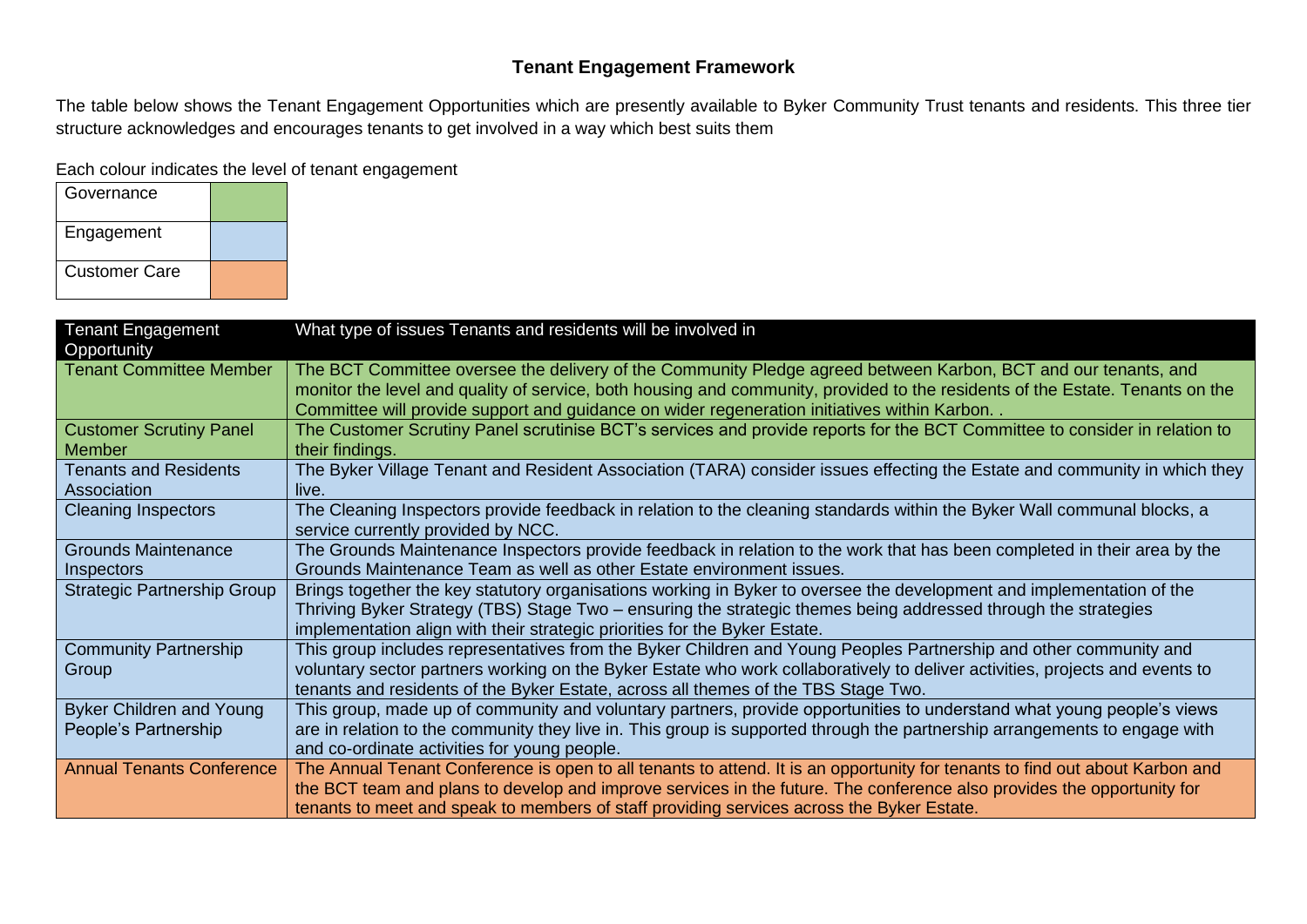| <b>Customer Care and</b>          | All tenants will receive an annual Customer Care Visit to obtain feedback on the services that Karbon and BCT provide. This   |
|-----------------------------------|-------------------------------------------------------------------------------------------------------------------------------|
| <b>Satisfaction Surveys</b>       | also allows BCT to complete a property inspection. Satisfaction Surveys are also used to enable them to provide feedback in   |
|                                   | relation to the service which they have just received. We use this feedback to bring about service improvements               |
| <b>Ad-hoc Consultation Events</b> | BCT hold ad-hoc consultation events to outline future projects or changes to services in order to seek tenant's feedback in   |
|                                   | relation to these proposals. This may include consulting on issues such as waste management, estate environmentals and        |
|                                   | other topical projects.                                                                                                       |
| Complaints, Compliments           | BCT welcome feedback from tenants about the services they receive. BCT want to get things right first time however if we      |
| and Comments                      | don't we welcome feedback to provide us with the opportunity to remedy the problem. BCT use the learning from that            |
|                                   | experience to improve services further for the future.                                                                        |
| <b>Estate Walkabouts</b>          | The Neighbourhood Housing Officers carry out four Estate Walkabouts each year. The Estate Walkabouts are promoted             |
|                                   | widely and we encourage tenants to join and tell us about any particular issues that are affecting their area.                |
| <b>Digital Champions</b>          | There are several Tenant Digital Support Volunteers who provide I.T. training to encourage people to improve their            |
|                                   | confidence and skills and help them get online. This also allows BCT to obtain feedback relating to service provision.        |
| <b>Annual Garden Competition</b>  | BCT support the delivery of an annual Garden Competition, with Newcastle City Council, to encourage tenants to look after     |
|                                   | the environment they live in. This also allows BCT to obtain feedback relating to environmental issues on the Byker Estate.   |
| <b>Calendar of Events</b>         | BCT publish a rolling calendar of events that allow BCT to engage with tenants through various activities that are delivered  |
|                                   | either by BCT or through various partnerships.                                                                                |
| Social Media                      | BCT use social media in order to engage with tenants and residents. This allows BCT instant access to tenants in terms of the |
|                                   | provision of information and receiving feedback.                                                                              |
| <b>Byker News</b>                 | Byker News is an award winning publication that is produced on a quarterly basis by BCT. The publication allows BCT to        |
|                                   | consult and receive feedback upon issues included in the publication.                                                         |
| Survey of Tenants and             | BCT undertake a STAR to obtain feedback in relation to services and understand the needs of the tenants. STAR allows BCT      |
| <b>Residents. (STAR)</b>          | to review performance and benchmark against similar housing organisations.                                                    |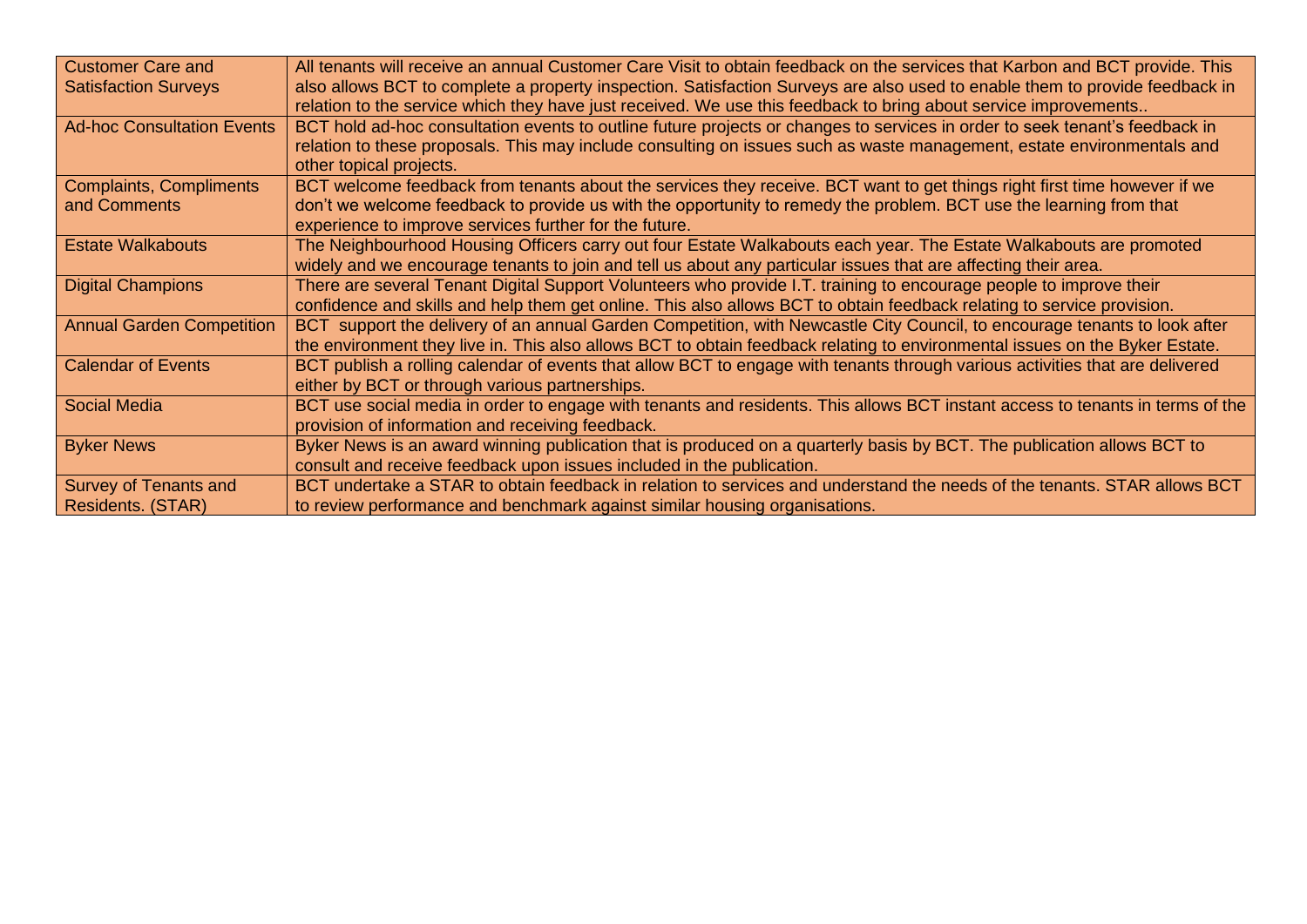#### **Strategic Partnership Group Members:**

- BCT
- Byker Primary School
- St Lawrence Primary School
- Newcastle City Council Communities Team, Community Safety Team and Children & Families Strategy Unit
- Local Ward Councillors
- Northumbria Police
- Tyne & Wear Fire and Rescue Service

## **Thriving Byker Strategy Stage Two - Themes**

Stage Two of the TBS and will be widely influenced by the views of tenants and residents over a number of key themes. These themes will be delivered in partnership with voluntary and community groups and organisations delivering services in Byker.

#### **1. Pride and Ownership in the area**

Contracting partners: delivering the Community Pledge and maximising social value to deliver projects and activities for tenants and residents.

#### **2. Health, Wellbeing and Mindfulness**

Newcastle United Foundation: NUF is an independent registered charity supported by Newcastle united football club. The foundation work with BCT in the local community to make a difference and help people achieve their goals on the pitch, in the classroom and in life.

Curious Monkey: is an award-winning theatre company based in Northeast England. They work to shares stories of marginalised and underrepresented communities, raising awareness of the issues they face.

Food Nation: A Social Enterprise with a vision to inspire people about good food by providing practical and innovative food education activities for the general public, schools and businesses.

#### **3. Income Maximisation**

Karbon Homes/BCT team: providing support to maximise income for tenants to ensure they are receiving the correct benefits.

• Referals to the Money Matters and Foundation for Life teams.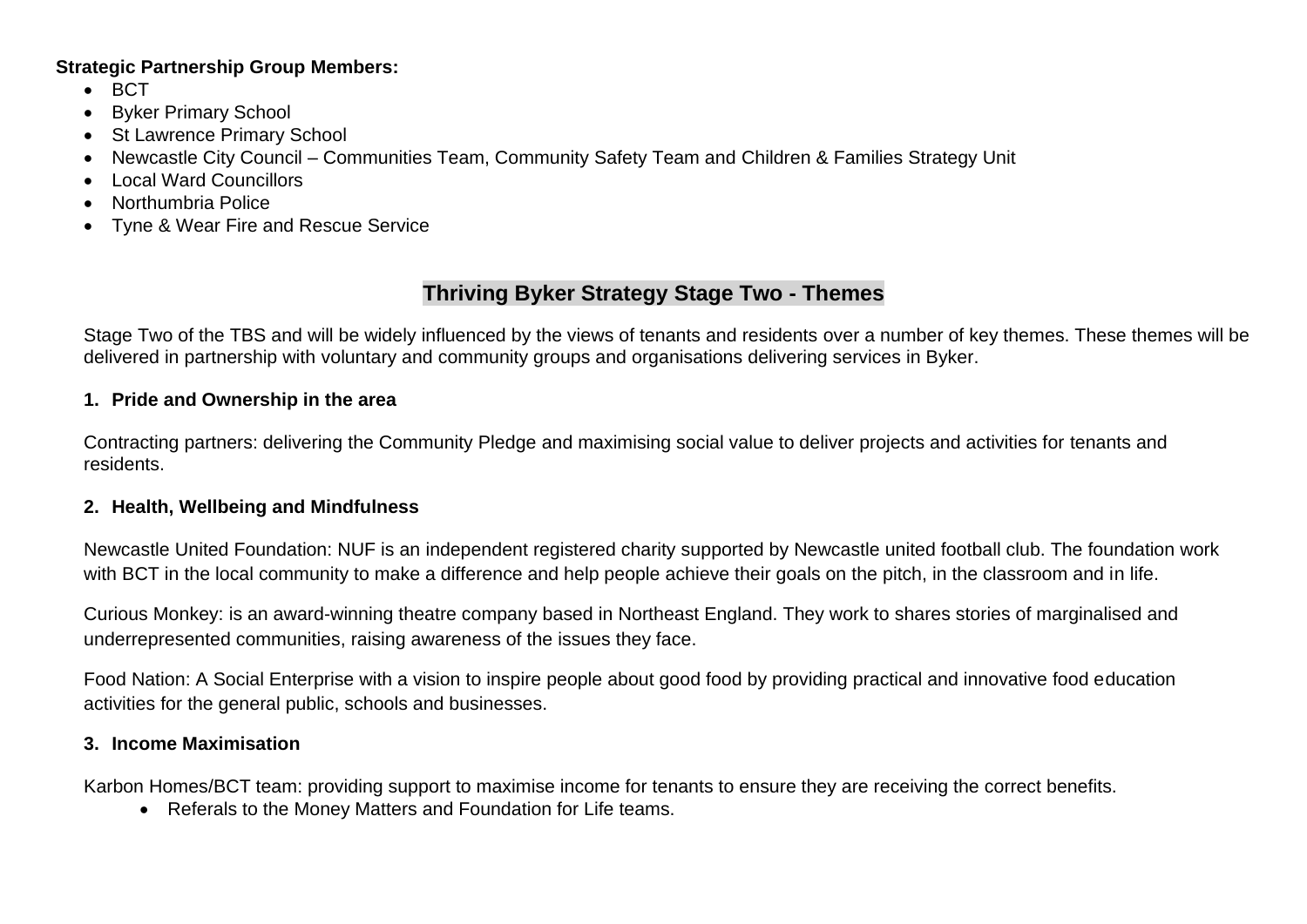#### **4. A Cleaner and Greener Byker**

North East Wilds: North East Wilds runs forest school sessions and forest school inspired projects with a focus on improving well-being through being immersed in nature.

Resident GMI's: who inspect areas of their community, after the grounds maintenance team have completed their work, to check against set standards to ensure their area is clean and tidy and any issues are reported.

Resident Cleaning Inspectors: who undertake regular checks of their blocks against set standards to ensure their block is kept clean and tidy and any issues are reported.

Princes Trust: who deliver twelve week programmes for children to learn new skills and gain experience which includes a two week social action project.

Newcastle City Council: who work closely with BCT on all aspects of community safety and have a statutory duty.

#### **5. A Safe Place to Live**

EDGE: This group aims to engage with identified young people and mentor them into a life away from Crime and Harm, engaging young people in education and positive social activities.

Northumbria Police: who work in close partnership with BCT on all aspects of community safety and have a statutory duty.

#### **6. Children and Young People**

Kids Kabin: Kids Kabin contributes to the regeneration of areas of economic disadvantage by providing facilities, and fun, creative educational activities, for young people to discover their talents and enhance their skills and sense of self.

Byker Scouts: This group engages with young people, through a series of activities, to support them to gain the skills needed for school, college, university, job interviews etc.

Seven Stories: The National Centre for Children's Books, based in the Ouseburn provides engagement activities for BCT tenants and is the only place in Britain dedicated to celebrating, sharing and protecting rich literary heritage for children.

YMCA: An independent youth charity focusing on support & advice, employability and health & wellbeing.

Barnardos: Barnardo's is a British charity caring for vulnerable children, they work to support young people and families and protect children.